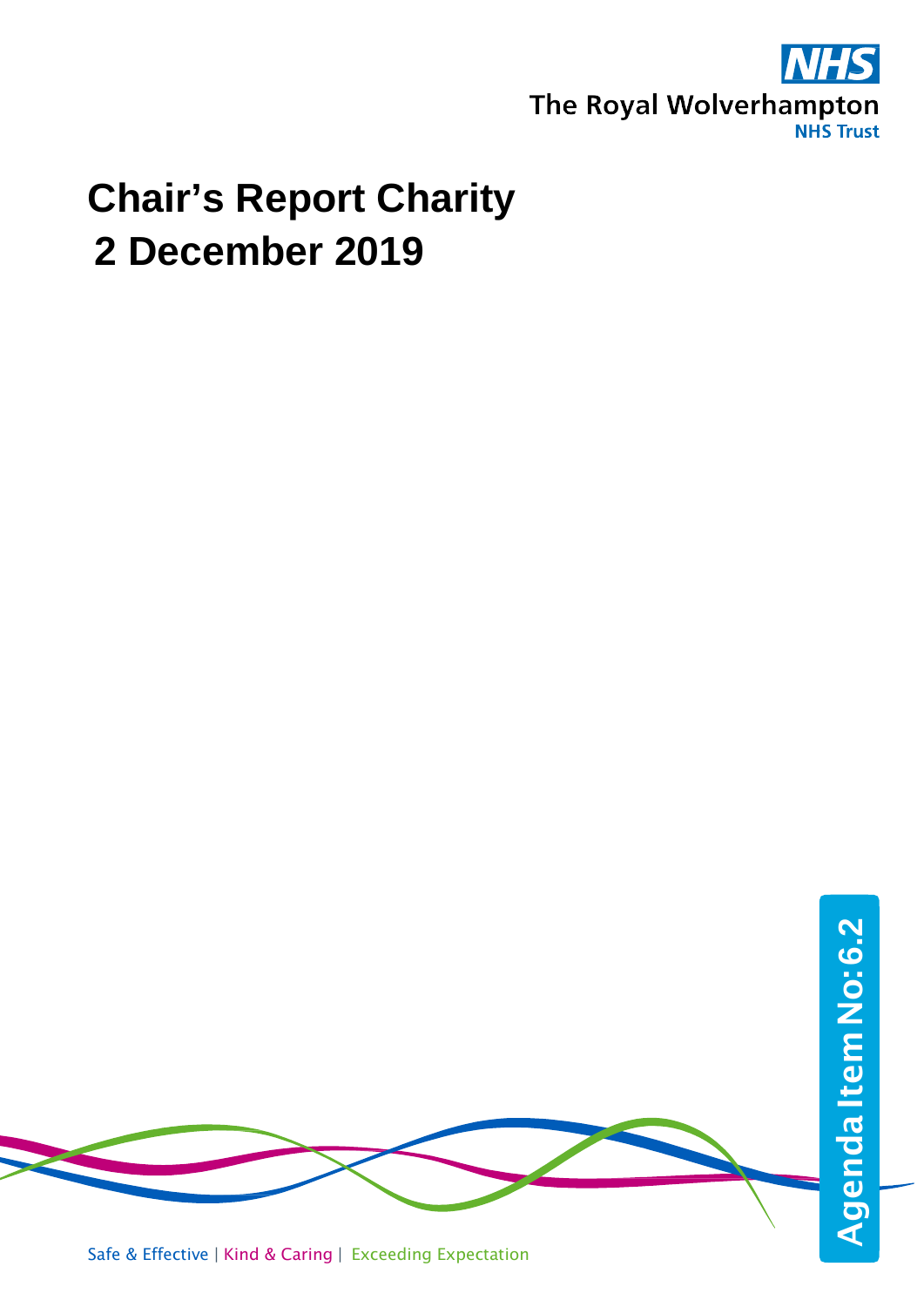**NHS** The Royal Wolverhampton

| ш |  |    |   |  |
|---|--|----|---|--|
|   |  | ır | w |  |
| ᠁ |  |    |   |  |
|   |  |    |   |  |

| <b>Trust Board Report</b>                                      |                                                                                                                                                                                                                                                                                                                                                                                                                 |  |  |  |  |
|----------------------------------------------------------------|-----------------------------------------------------------------------------------------------------------------------------------------------------------------------------------------------------------------------------------------------------------------------------------------------------------------------------------------------------------------------------------------------------------------|--|--|--|--|
| <b>Meeting Date:</b>                                           | Monday 2 <sup>nd</sup> December 2019                                                                                                                                                                                                                                                                                                                                                                            |  |  |  |  |
| Title:                                                         | Charity Committee 18 <sup>th</sup> November 2019 - Chair's summary note                                                                                                                                                                                                                                                                                                                                         |  |  |  |  |
| <b>Executive</b><br><b>Summary:</b>                            | This report sets out the matters which the Charitable Funds Committee<br>discussed at its November meeting, in order to provide information and<br>assurance to the Trust Board.                                                                                                                                                                                                                                |  |  |  |  |
| <b>Action</b><br>Requested:                                    | Receive and note the report.                                                                                                                                                                                                                                                                                                                                                                                    |  |  |  |  |
| For the attention<br>of the Board                              |                                                                                                                                                                                                                                                                                                                                                                                                                 |  |  |  |  |
| <b>Assure</b>                                                  | To receive assurance that the committee is exercising its functions<br>appropriately.                                                                                                                                                                                                                                                                                                                           |  |  |  |  |
| <b>Author + Contact</b><br>Details:                            | <b>Sue Rawlings</b><br>Sue.rawlings1@nhs.net                                                                                                                                                                                                                                                                                                                                                                    |  |  |  |  |
| <b>Links to Trust</b><br><b>Strategic</b><br><b>Objectives</b> | 1. Create a culture of compassion, safety and quality<br>2. To have an effective and well integrated local health and care system that<br>operates efficiently<br>3. Maintain financial health - Appropriate investment to patient services                                                                                                                                                                     |  |  |  |  |
| <b>Resource</b><br><b>Implications:</b>                        | None                                                                                                                                                                                                                                                                                                                                                                                                            |  |  |  |  |
|                                                                |                                                                                                                                                                                                                                                                                                                                                                                                                 |  |  |  |  |
| <b>CQC Domains</b>                                             | <b>Effective:</b> care, treatment and support achieves good outcomes, helping<br>people maintain quality of life and is based on the best available evidence.<br>Caring: staff involve and treat everyone with compassion, kindness, dignity<br>and respect.<br><b>Responsive:</b> services are organised so that they meet people's needs.                                                                     |  |  |  |  |
| <b>Equality and</b><br><b>Diversity Impact</b>                 | Not applicable                                                                                                                                                                                                                                                                                                                                                                                                  |  |  |  |  |
| <b>Risks: BAF/TRR</b>                                          | None                                                                                                                                                                                                                                                                                                                                                                                                            |  |  |  |  |
| <b>Risk: Appetite</b>                                          | Low Risk                                                                                                                                                                                                                                                                                                                                                                                                        |  |  |  |  |
| <b>Public or Private:</b>                                      | <b>Public Board</b>                                                                                                                                                                                                                                                                                                                                                                                             |  |  |  |  |
| <b>Other formal</b><br>bodies involved:                        | None                                                                                                                                                                                                                                                                                                                                                                                                            |  |  |  |  |
| <b>References</b>                                              |                                                                                                                                                                                                                                                                                                                                                                                                                 |  |  |  |  |
| <b>NHS</b><br><b>Constitution:</b>                             | In determining this matter, the Board should have regard to the Core<br>principles contained in the Constitution of:<br>Equality of treatment and access to services<br>High standards of excellence and professionalism<br>$\bullet$<br>Service user preferences<br>$\bullet$<br>Cross community working<br>$\bullet$<br><b>Best Value</b><br>$\bullet$<br>Accountability through local influence and scrutiny |  |  |  |  |